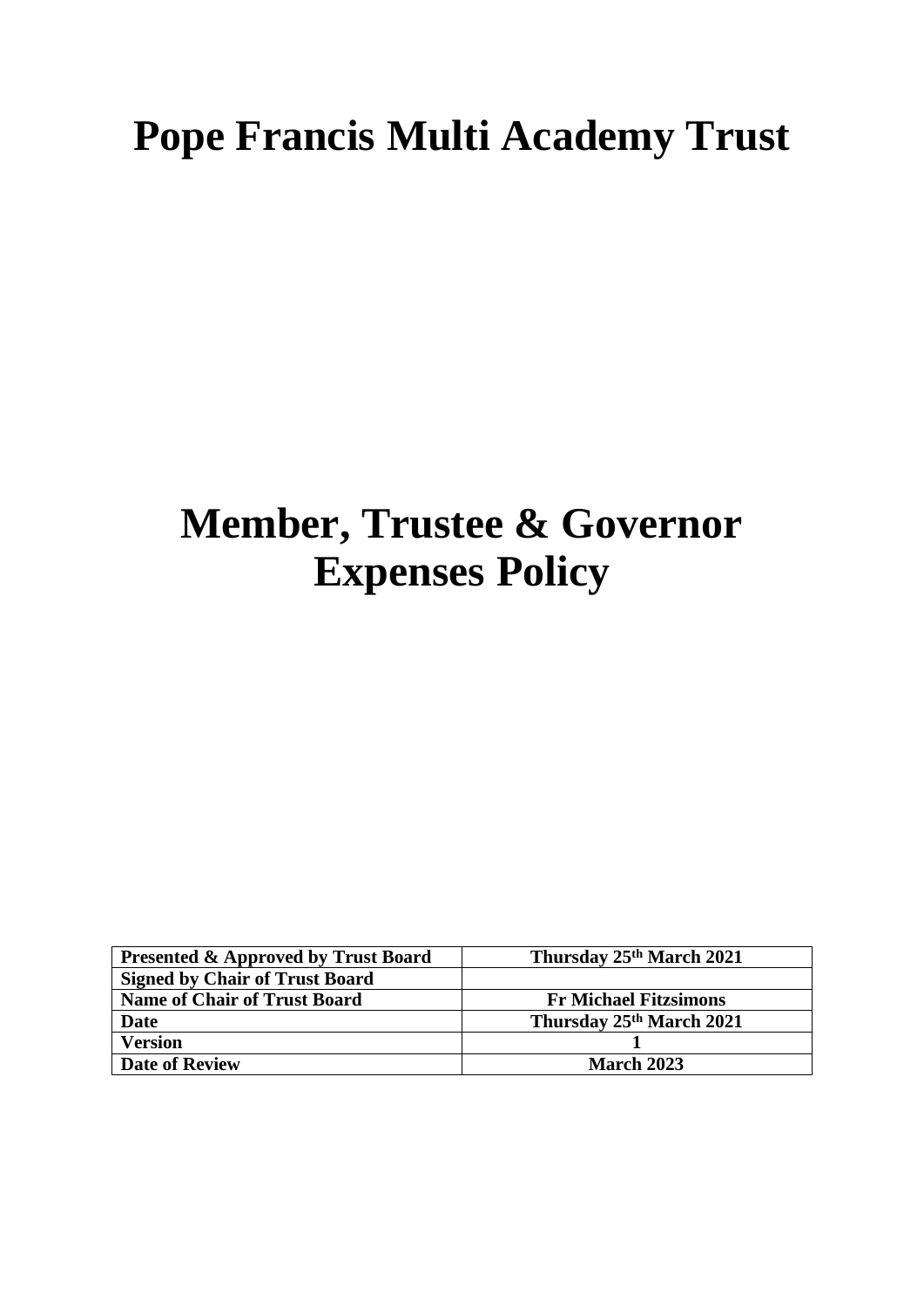# **1 Payments to Members, Trustees and Governors**

#### 1.1

School governance in England is rooted firmly in the principle of voluntary service. The government is committed to maintaining and promoting this principle for board members of both academies and maintained schools. This is in line with charity law and corporate governance practice in other parts of the public sector.

1.2

There are limited, specific, circumstances in which individuals serving as board members can receive payments from their school. However, this should only take place where it is clearly in the best interests of the school or Trust.

## **2 Board Members allowances and expenses**

## 2.1

Relevant legislation allows boards in maintained schools with a delegated budget to choose whether to pay allowances or expenses to governors and associate members of the board to cover any costs, such as travel or childcare, which they have incurred because of serving as a governor.

Where they choose to do so, it must be in accordance with a policy or scheme.

Payments can only be paid for expenditure necessarily incurred to enable the person to perform any duty as a governor.

This does not include payments to cover loss of earnings for attending meetings.

Travel expenses must not exceed the HM Revenue and Customs (HMRC) approved mileage rates, which are changed annually and are on HMRC website.

Other expenses should be paid on provision of a receipt (at a rate set out in the scheme) and be limited to the amount shown on the receipt.

#### 2.2

Boards in academies are free to determine their own policy on the payment of allowances and expenses.

In this regard, The Pope Francis Academy Trust adopts the principles allowed by the law for maintained schools.

2.3

So long as payments reimburse actual expenditure they are not taxable.